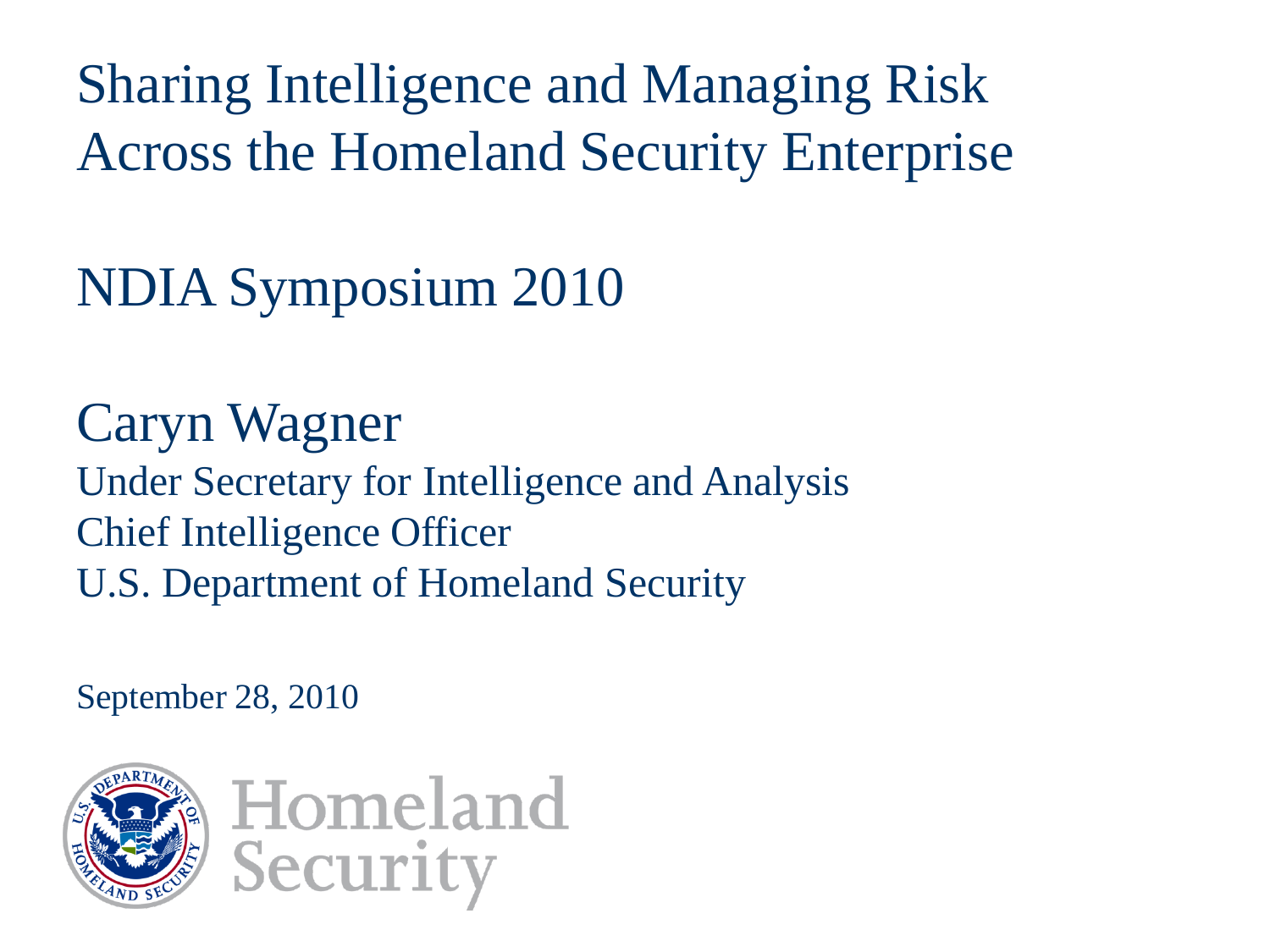#### The Homeland Security Space is Complex



9/11 Terrorist Attacks





Hurricane Katrina Flooding



Tropical Storms

#### Intelligence and risk information are key to operating in this complex mission space

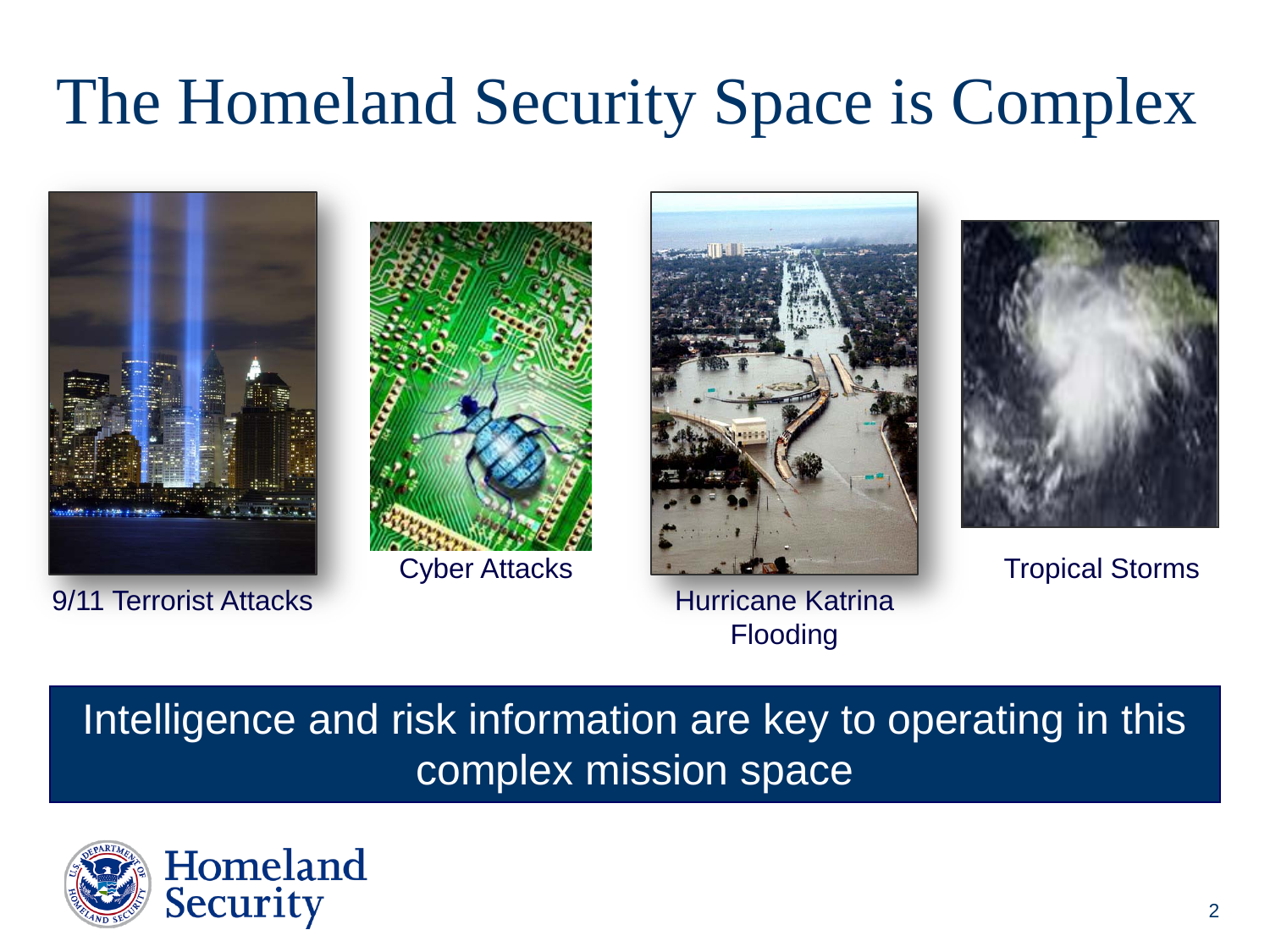# Threats and Global Challenges

#### **From the 2010 Quadrennial Homeland Security Review**

| <b>Major Threats</b>                                                                                      | <b>Global Challenges</b>                                                                |
|-----------------------------------------------------------------------------------------------------------|-----------------------------------------------------------------------------------------|
| High-Consequence Weapons of Mass<br><b>Destruction</b>                                                    | <b>Economic and Financial Instability</b>                                               |
| Al-Qaeda and Global Violent Extremism                                                                     | Dependence on Fossil Fuels and the<br><b>Threats of Global Climate Change</b>           |
| Illicit Trafficking and Related Transnational<br>Crime                                                    | Nations Unwilling To Abide by International<br><b>Norms</b>                             |
| Pandemics, Major Accidents, and Natural<br><b>Hazards</b>                                                 | Sophisticated and Broadly Available<br>Technology                                       |
| High-Consequence and/or Wide-Scale<br>Cyber Attacks, Intrusions, Disruptions, and<br><b>Exploitations</b> | Other Drivers of Illicit, Dangerous, or<br>Uncontrolled Movement of People and<br>Goods |
| <b>Smaller Scale Terrorism</b>                                                                            |                                                                                         |

**"***Ultimately, homeland security is about effectively managing risks to the Nation's security* **"**

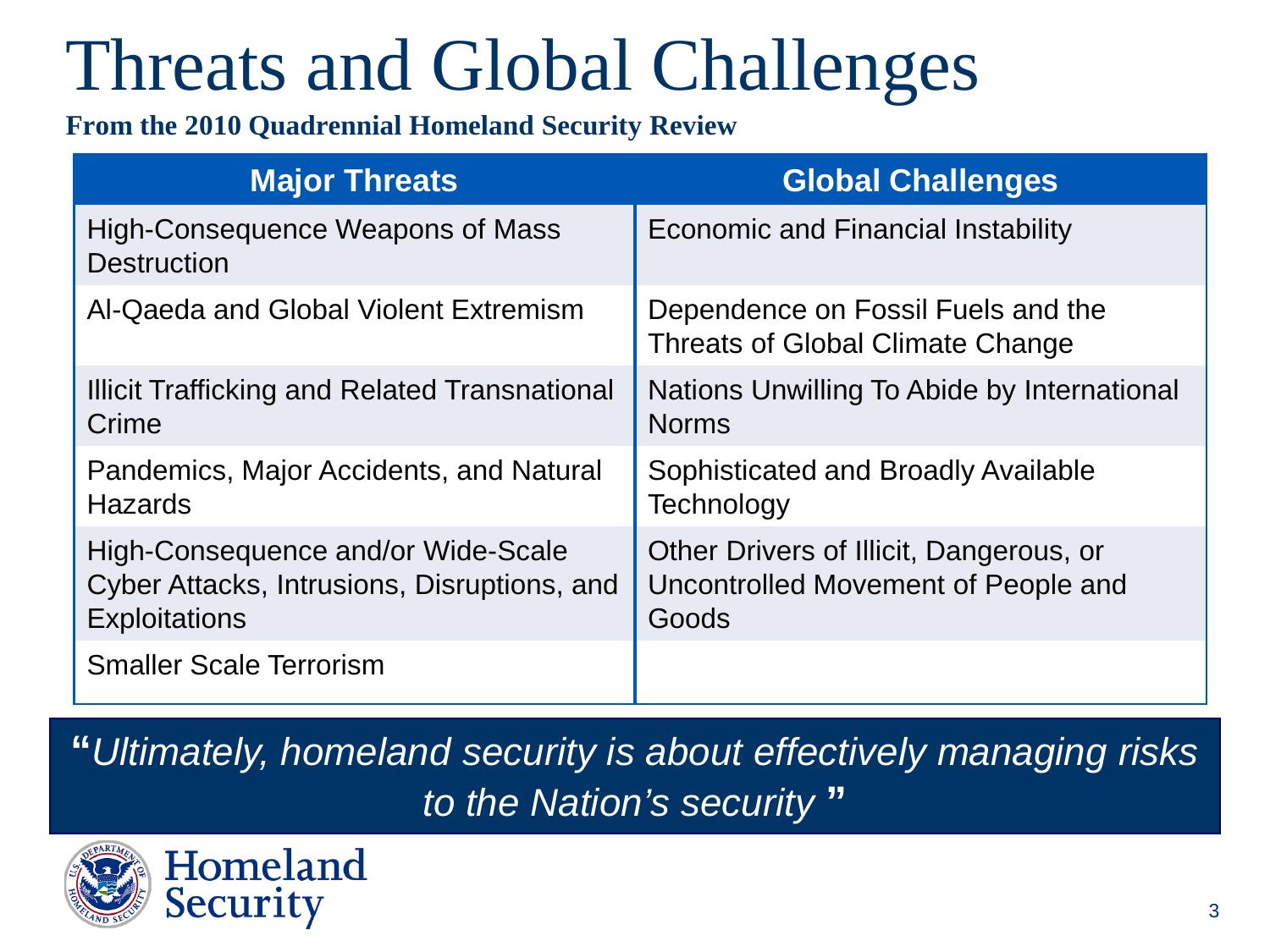### What is Risk?



Can be viewed as a function of:

- Threat
- Vulnerability
- **Consequences**

*Risk* is the potential for an unwanted outcome resulting from an incident, event, or occurrence, as determined by its likelihood and the associated consequences.

DHS Risk Lexicon, 2nd Edition, 2010

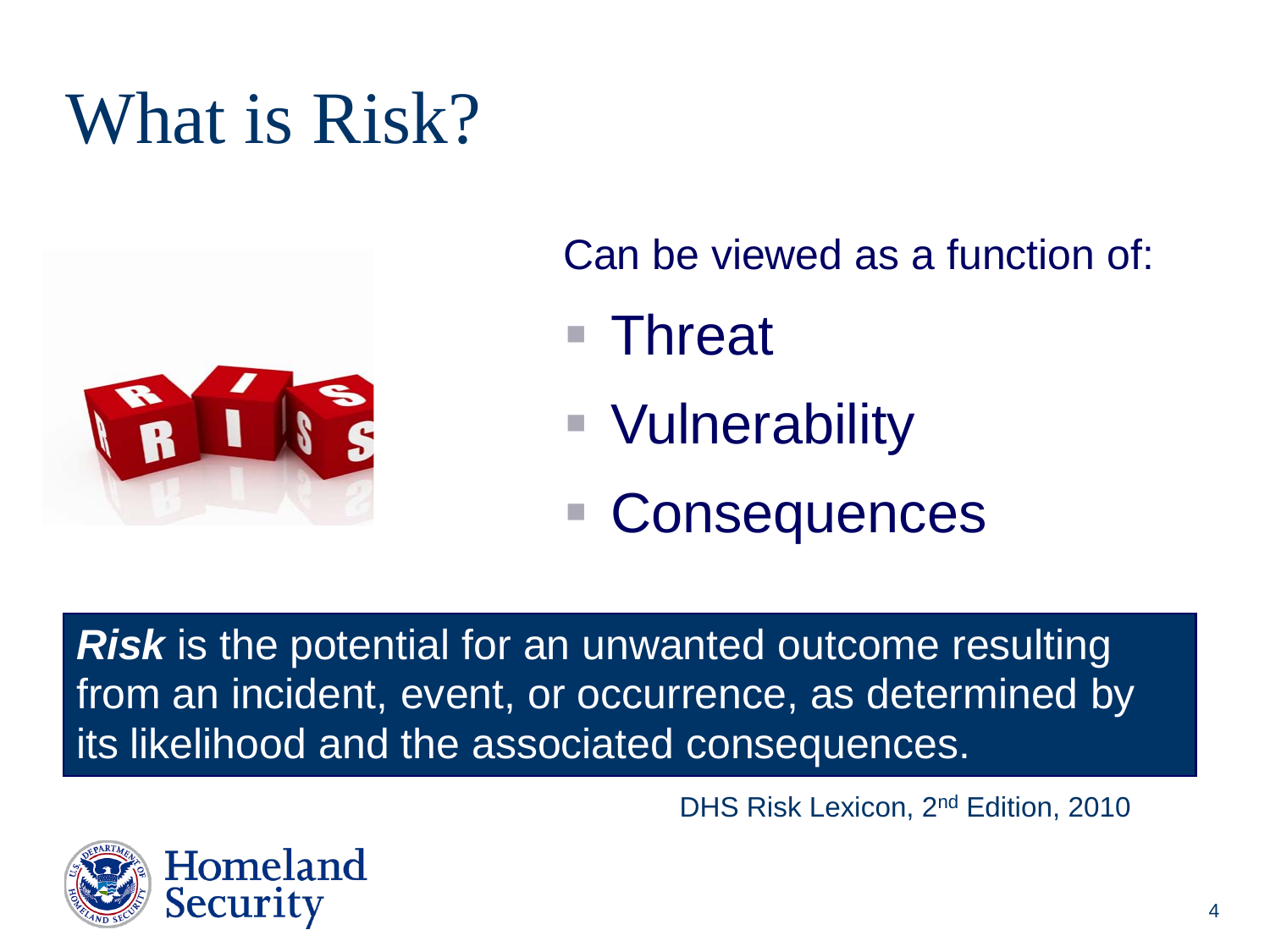#### What is Risk Management?

**Risk management** is the process of identifying, analyzing, assessing, and communicating risk and accepting, avoiding, transferring, or controlling it to an acceptable level considering associated costs and benefits of any actions taken

DHS Risk Lexicon, 2<sup>nd</sup> Edition, 2010





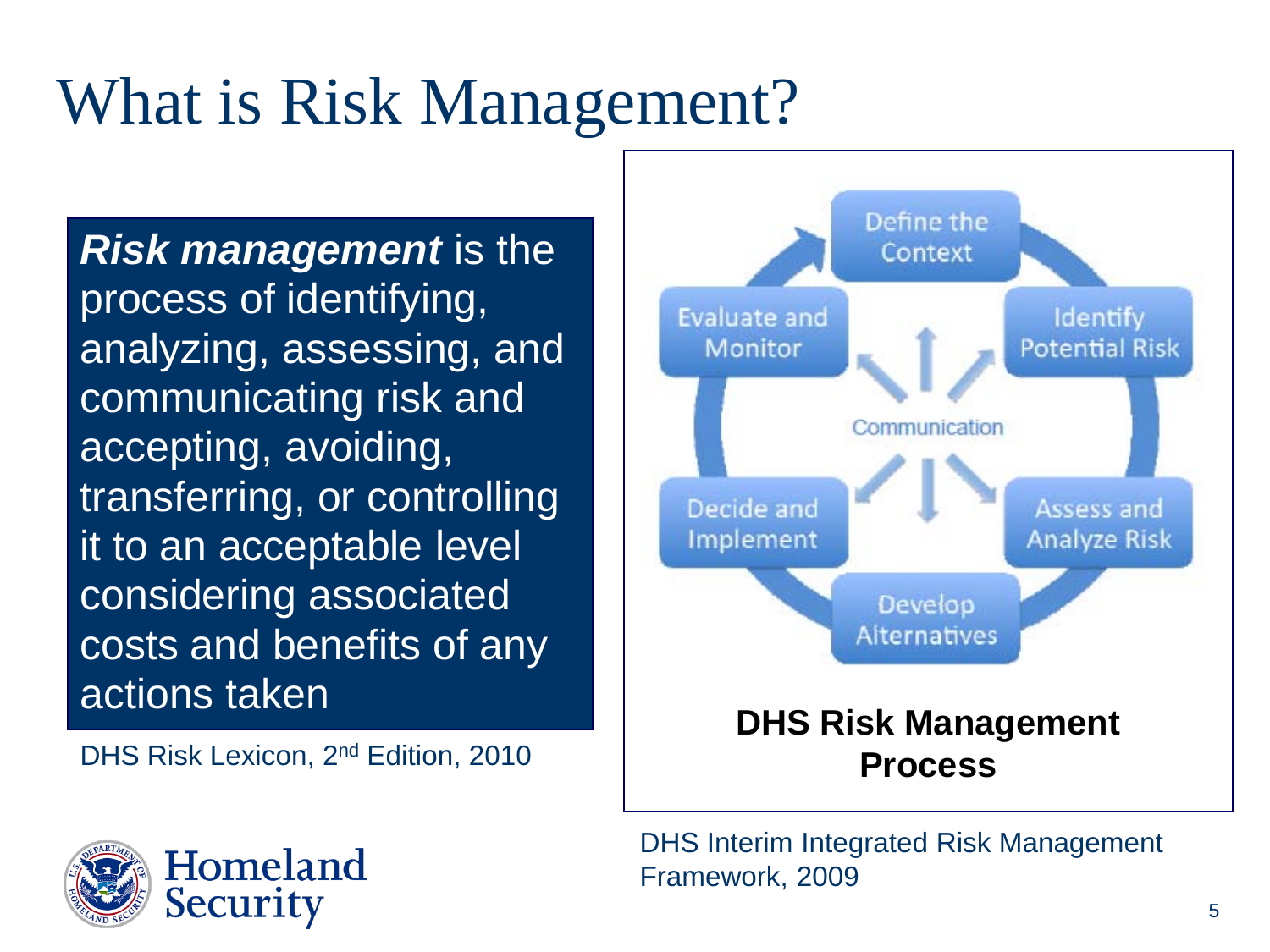# Intelligence is Key to the Risk Management Cycle



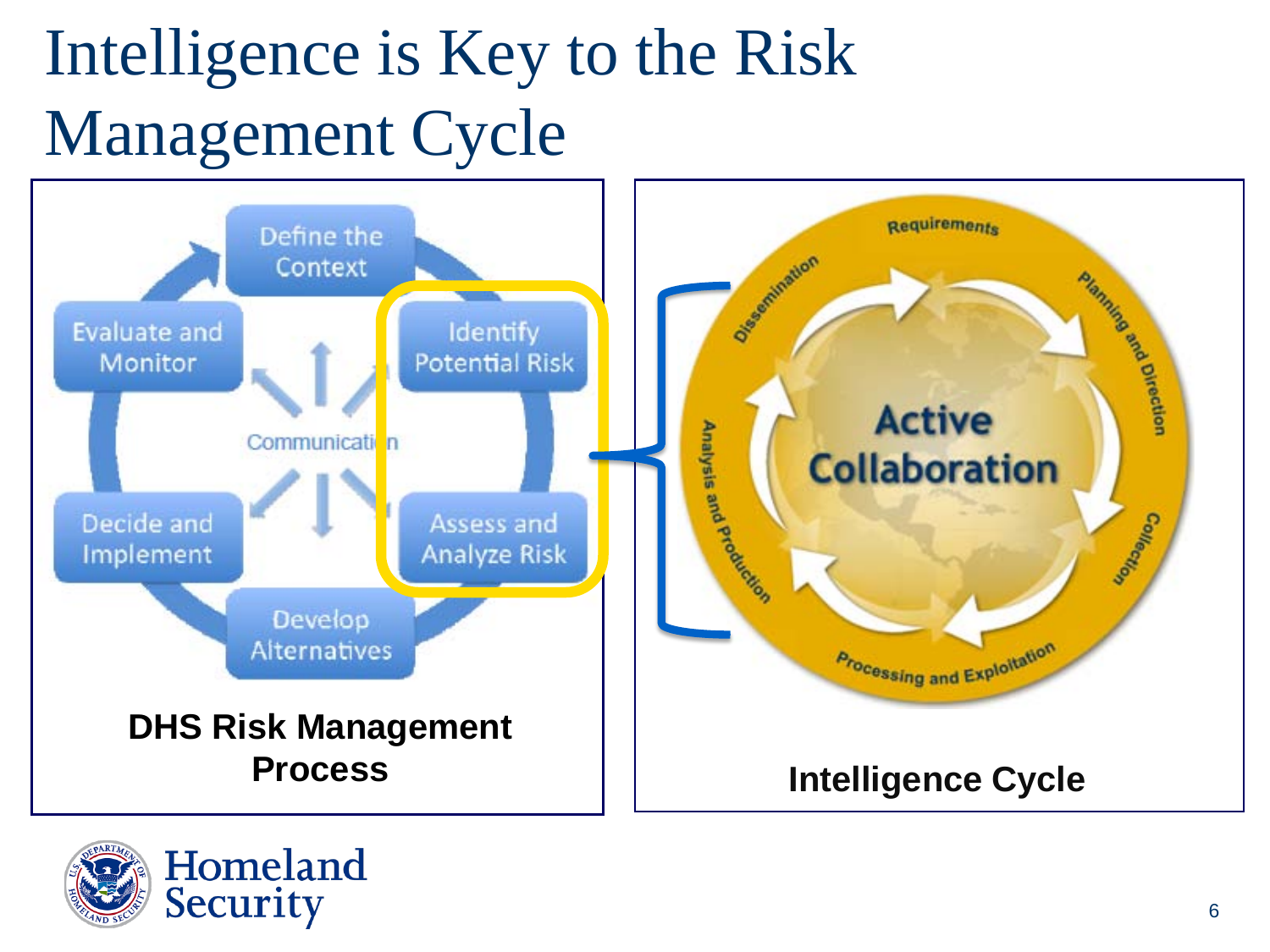#### The Value of Integrated Risk Management

- Allows for more transparent and defensible decision making
- Contextualizes homeland security threats, showing which are the most likely and highest impact
- Informs prioritization decisions between terrorism, natural disasters, cyber, pandemics, border security and transnational crime
- Provides a performance measure for programs across the homeland security mission space
- **If Identifies opportunities for reducing or transferring risk**

*Secretary Napolitano signed a Policy on Integrated Risk Management for the Department in May 2010*

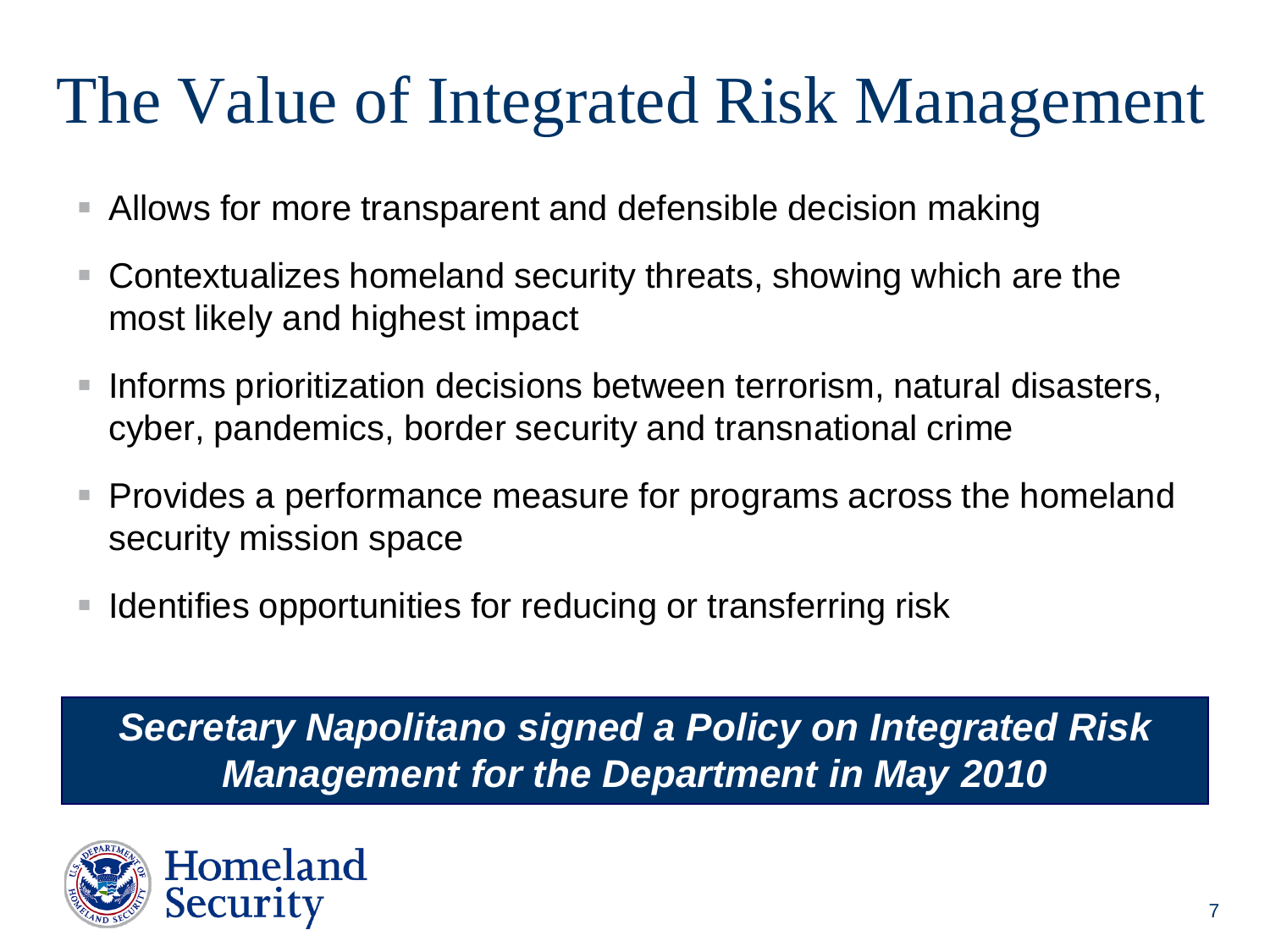#### Sharing Risk and Intelligence Information with Partners



#### **72 State and Major Urban Area Fusion Centers**



Homeland **Security**